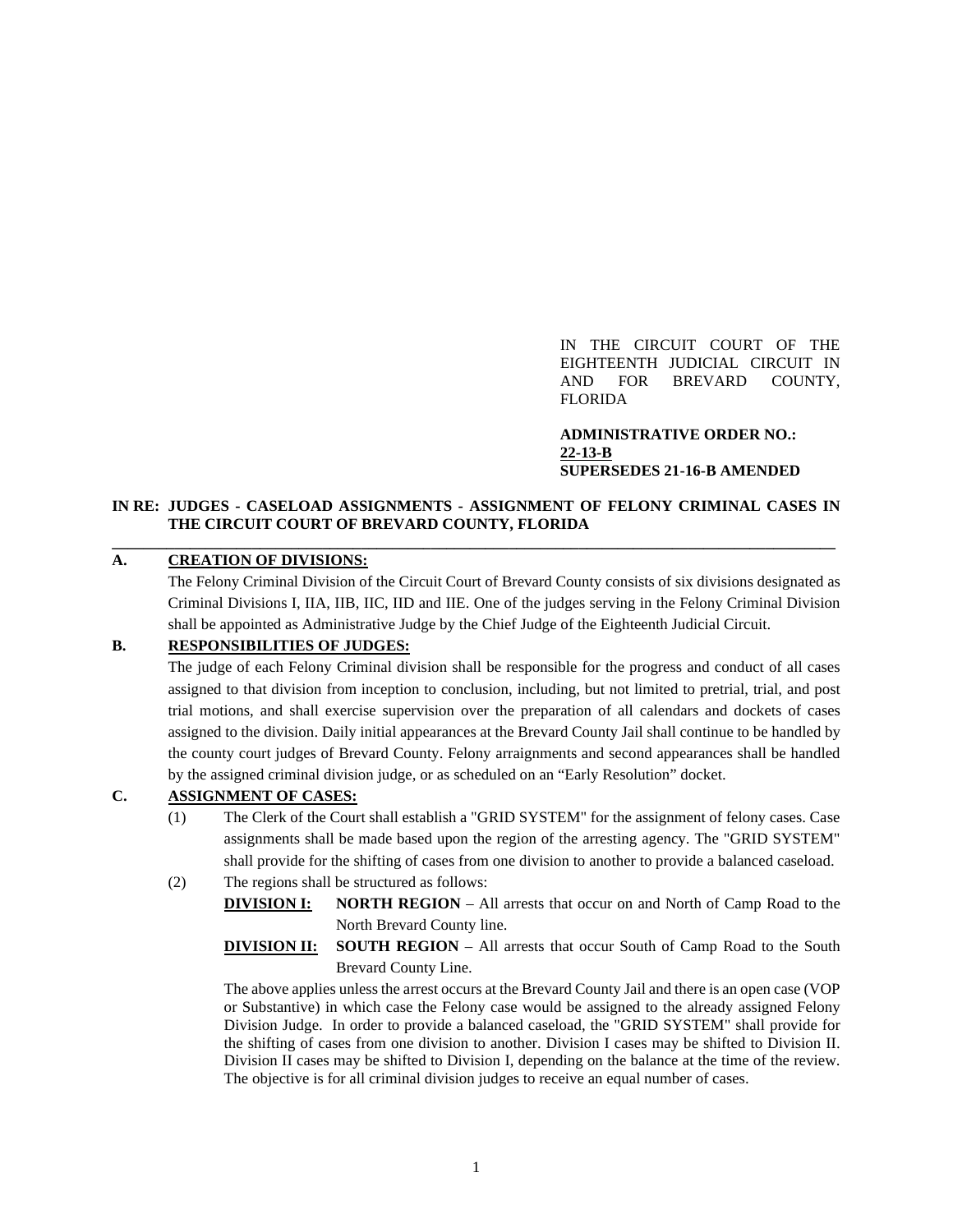- (3) Upon the filing of an initial charging document (including those charging capital offenses unless the initial charging document is an indictment) in the felony division of the Clerk's Office, the judge division assignment shall be made utilizing the following criteria:
	- (a) North Region cases shall be assigned to Division I of the Criminal Department of the Circuit Court.
	- (b) South Region cases shall be assigned to Division II of the Criminal Department of the Circuit Court. These cases shall be divided equally among the five sitting felony judges (or their successors) at the Moore Justice Center and they shall be defined as IIA, IIB, IIC, IID and IIE. Substantive new cases assigned to Division II shall be allocated alphabetically by the defendant's last name (without regard to where in the South Region the arrest occurred) as follows:

| Division IIA | E, F, G, M, Q, V                        |
|--------------|-----------------------------------------|
| Division IIB | L, O, $\overline{\mathbf{T}}$ , W, X, Z |
| Division IIC | B, C, I, N                              |
| Division IID | D. K. R. S                              |
| Division IIE | A, H, J, P, U, Y                        |

- (4) Subsequent charging documents which identify additional defendants who are charged with offenses arising from the same incident shall receive the same judge division assigned as the defendant having the lowest case number. Subsequent cases charging unrelated offenses against the co-defendant shall be assigned by the Clerk as specified in paragraph C (3) above.
- (5) Any case arising from the direct filing of a juvenile case shall be assigned as specified in paragraph C (3) above.
- (6) Violation of probation ("VOP") and violation of community control ("VOCC") cases shall be assigned as specified in paragraph C (3) above.
- (7) Capital Cases:
	- (a) For the purpose of this administrative order, a "capital case" is only a case in which an indictment has been filed charging one or more defendants with first degree murder.
	- (b) When an indictment is filed that includes a charge of first degree murder the case shall be assigned/reassigned in succession to those criminal division judges who are certified by the Supreme Court of Florida to handle capital cases; or their successors shall assume their position in the rotation. If an indictment includes more than one defendant, that judge shall be "skipped" in subsequent rotation assignments equal to the number of co-defendants charged in the Indictment. If the Chief Judge wishes to be part of the rotation, he/she will so advise the Clerk and the rotation succession shall be so adjusted.
	- (c) Any judge assuming a criminal division shall take the required course on "Handling Capital Cases" before assuming the criminal division if possible, but in any event shall take the course at the earliest opportunity. Each criminal division judge shall comply with all "refresher" education requirements.
- (8) Postconviction Motions:

Postconviction motions are defined as motions filed after the judgment and sentence have been imposed. Postconviction motions include but are not limited to motions to correct sentence pursuant to Rule 3.800(a); motions to correct sentencing errors pursuant to Rule 3.800(b), motions to reduce and modify pursuant to Rule 3.800(c); motions for correction of jail credit pursuant to Rule 3.801; motions for postconviction relief pursuant to Rule 3.850 or Rule 3.851; motions for postconviction DNA testing pursuant to Rule 3.853; and motions for rehearing regarding these motions.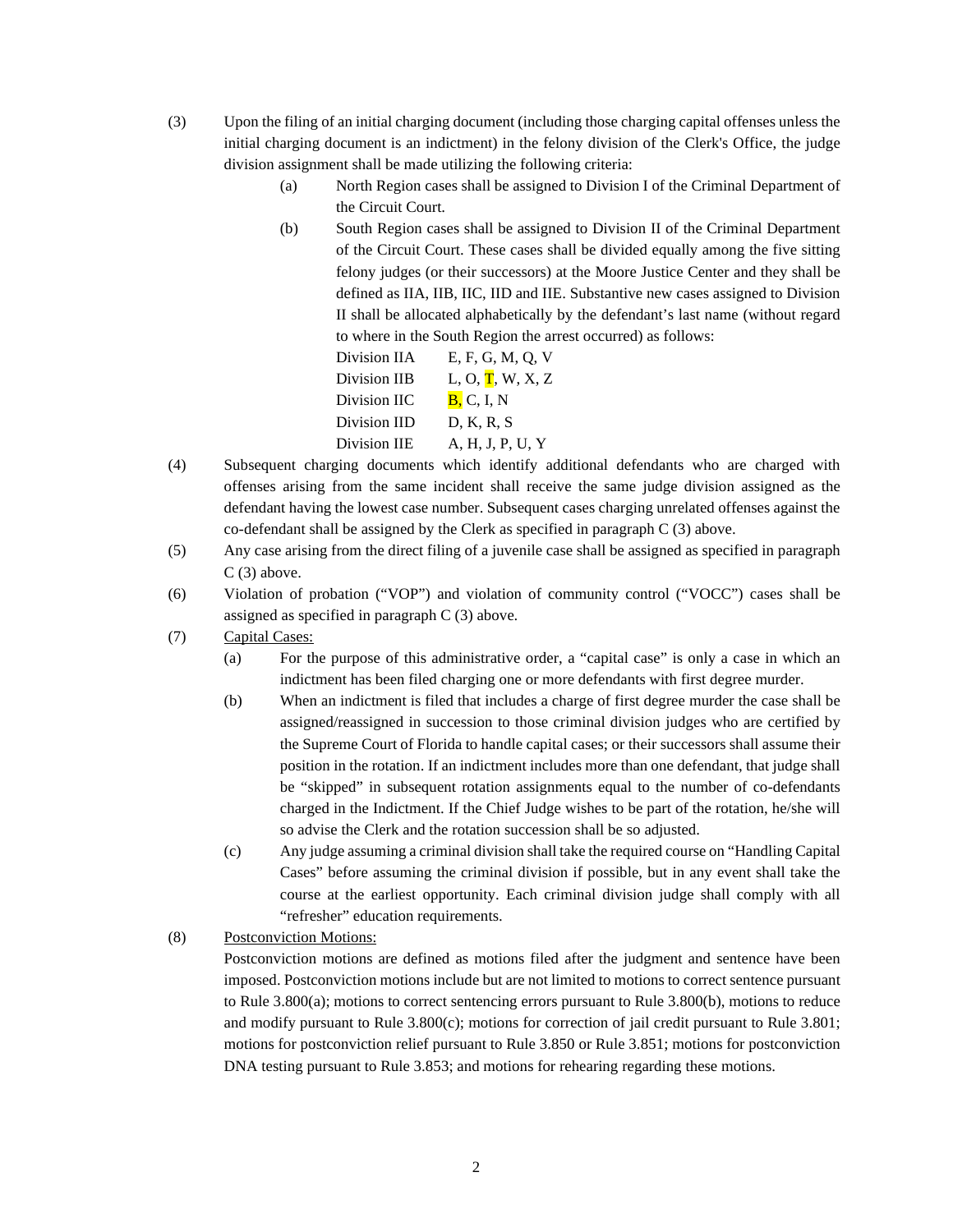In capital cases in which the death sentence has been imposed, the case shall stay assigned to the original sentencing judge who imposed the death sentence, whether or not that judge is still presiding in the criminal division. If the sentencing judge is recused, disqualified, retired, or otherwise no longer serving as a circuit judge, then the Clerk shall reassign the case pursuant to Paragraph C. (3). The case will be assigned to the circuit judge located in Titusville if the original offense is on or North of Camp Road. If the offense is South of Camp Road, the case will be assigned to the circuit judge located in Viera that is assigned the letter of the alphabet that matches the first letter of the defendant's last name:

| Division IIA | E, F, G, M, Q, V                        |
|--------------|-----------------------------------------|
| Division IIB | L, O, $\overline{\mathbf{T}}$ , W, X, Z |
| Division IIC | B, C, I, N                              |
| Division IID | D, K, R, S                              |
| Division IIE | A, H, J, P, U, Y                        |

(b) Capital Cases – Pending**:**

If the death sentence has not been imposed and the case is still pending and unresolved, then the capital case shall not remain assigned to the judge when the judge rotates off the criminal bench. Rather, the case shall remain in the felony criminal division to which it was assigned.

(c) All Cases in which Death was not Imposed:

For postconviction motions in all cases in which the defendant was not sentenced to death, the case shall be assigned pursuant to Paragraph C. (3). If the offense occurred on or North of Camp Road, the case will be assigned to the criminal division circuit judge in Titusville. If the offense occurred South of Camp Road, the case will be assigned to the circuit judge located in Viera that is assigned the letter of the alphabet that matches the first letter of the Defendant's last name:

| Division IIA | E, F, G, M, Q, V                        |
|--------------|-----------------------------------------|
| Division IIB | L, O, $\overline{\mathbf{T}}$ , W, X, Z |
| Division IIC | B, C, I, N                              |
| Division IID | D, K, R, S                              |
| Division IIE | A, H, J, P, U, Y                        |

(9) Felony Mental Health Court:

In a felony case, when a Defendant is found incompetent due to Mental Illness, Intellectual Disability or Autism, Civilly Committed as a Sexual Predator or found Not Guilty by reason of Insanity, the case is transferred to the Judge assigned to Felony Mental Health Court and set on the next available Mental Health Status Review Hearing docket. All subsequent proceedings shall be held before the Felony Mental Health Court Judge. If the Defendant shall later be determined to be competent by the Felony Mental Health Court Judge, the case shall be reassigned as set forth above in Paragraph C.(3).

- (10) The Clerk is directed to monitor the balance of case assignments on a quarterly basis, report the findings to the Chief Judge with a copy to each of the judges in the criminal department, and make any necessary adjustments in accordance with direction received from the Court to ensure a balanced caseload among the Divisions. The Felony Division judges will meet semi-annually to recommend equalization adjustments to the Chief Judge. The Clerk shall promptly report any difficulties in maintaining a balanced caseload to the Chief Judge.
- (11) Nothing in this Administrative Order prohibits the assigned circuit judges from transferring or adjusting particular case assignments in the interests of justice and judicial economy. For defendants

<sup>(</sup>a) Capital Cases – Death Sentence Imposed: